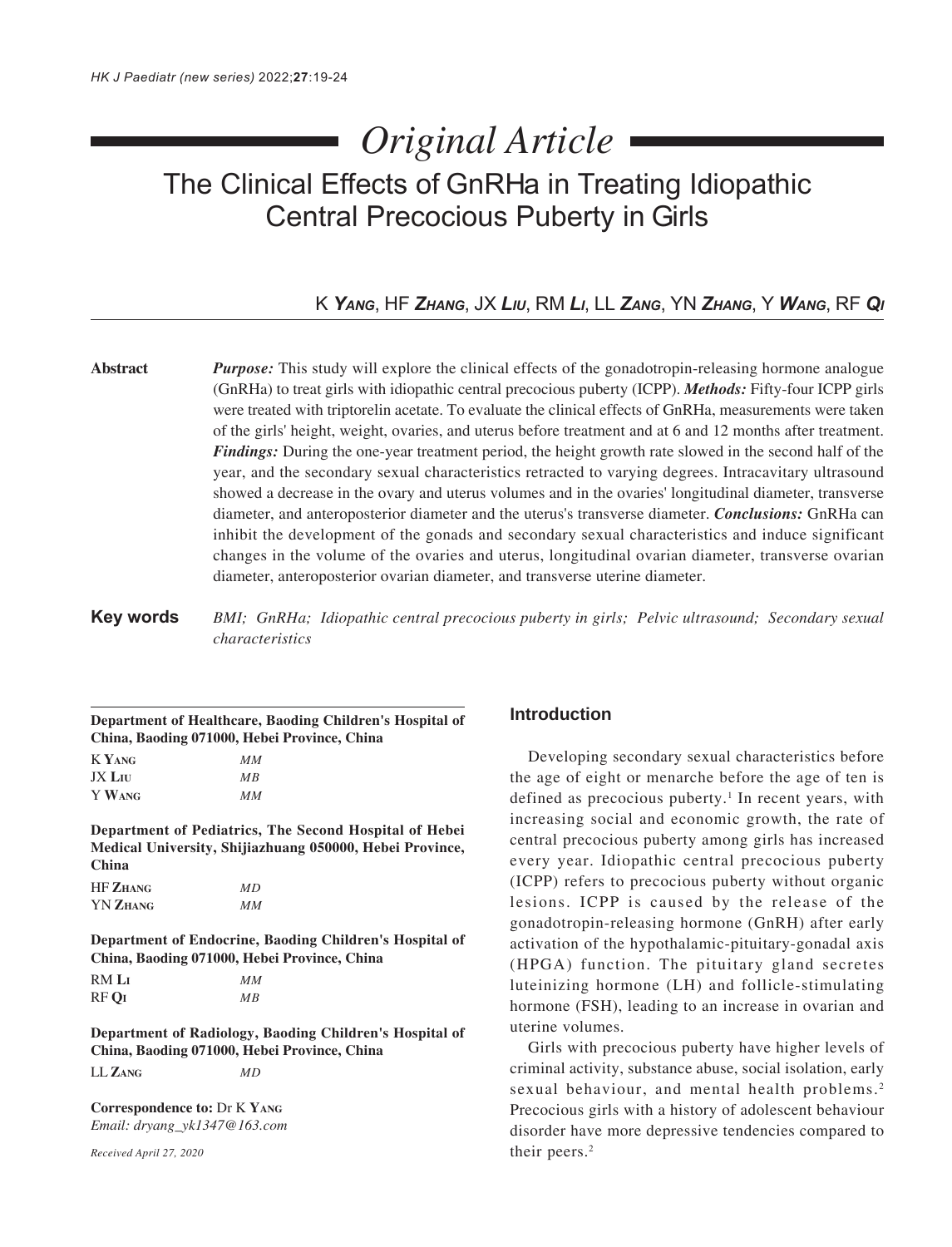The gonadotropin-releasing hormone analogue (GnRHa), including triptorelin, is the first choice for treating ICPP.<sup>3</sup> GnRHa can act as a hypothalamic analogue to competitively inhibit the GnRH secreted by the hypothalamus and reduce the secretion of pituitary gonadotropin, inhibiting or delaying gonadal development and delaying puberty.<sup>1</sup> GnRHa treatment can effectively delay the development of gonads and sexual characteristics and improve adult height, with few side effects.4

To develop a therapeutic model and evaluate the clinical effects of triptorelin in ICPP treatment, this study analyzed and compared the changes in height and weight, uterus and ovaries, and other key parameters.

#### **Methods**

#### *Subjects*

Fifty-four girls diagnosed with ICPP were enrolled in this study. The age range was six to ten years old, with an average age of 8.62±1.15 years old. The study was approved by the hospital's ethics committee. The study protocol was outlined to the girls' guardians, and they signed informed consent.

Inclusion criteria: (1) secondary sexual characteristics developed before the age of eight and menarche or breast development before the age of 10, (2) linear growth acceleration with an annual growth rate higher than that of normal children, (3) bone age at least one year older than the actual age, (4) a pelvic ultrasound showing an increased volume of the uterus and ovaries and multiple ovarian follicles with diameters greater than 4 mm, and (5) activated HPGA with serum gonadotropins and sex hormones at puberty levels. The immunochemiluminometric assay (ICMA) showed that the LH peak value was  $\geq$ 5 U/l; the GnRHa stimulation test showed that the LH peak FSH peak was  $>0.6$ .<sup>1</sup>

#### *Treatment of GnRHa*

All the girls were treated with triptorelin acetate intramuscularly every 4 weeks, the starting dose was 60- 160 µG/kg. We adjust the dose of triptorelin according to the gonadal suppression and the weight changes of the children. The maximum single dose was 3.75 mg.

Detection of height, weight, and body mass index (BMI) The girls' height and weight were measured and recorded before treatment and at 6 and 12 months after treatment. Height growth rate = height after treatment - the height before treatment; BMI = weight (kg)/square of height (m).

#### *Ultrasound Detection*

The girls were examined by transrectal ultrasonography before treatment and at 6 and 12 months after treatment, and the parameters of the uterus and ovaries were recorded. No girl had significant differences between the parameters of the left and right ovaries. The ovaries' longitudinal diameter, anteroposterior diameter, and transverse diameter were defined as the mean values of the parameters of the right and left ovaries. Ovarian volume (ml) = (longitudinal diameter × anteroposterior diameter × transverse diameter)  $\times$  0.523. The volumes of the two ovaries and the mean volume were calculated. The uterus volume  $(ml)$  = (longitudinal diameter × anteroposterior diameter × transverse diameter)  $\times$  0.523. The fundal-cervical ratio (FCR) of the (uterus = anteroposterior diameter of the uterus/ anteroposterior diameter of the cervix).

#### *Statistical Analysis*

After the data had been collected, they were statistically analysed using the software SPSS 16.0. The measurement data were expressed as mean  $\pm$  standard deviation (x  $\pm$  SD). In the present study, single-factor, least significant difference analysis was used to compare normally distributed data with homogeneous variance. Nonnormally distributed data, such as volumes of the uterus and ovaries, were compared using a nonparametric *U*-test. *P*<0.05 was considered statistically significant.

#### **Results**

#### *Secondary Sexual Characteristics*

After treatment, the secondary sexual characteristics retracted by varying degrees: the breast glands became softer and smaller in 37 of 54 girls; menstruation disappeared in 24 of 33 girls; and vaginal secretion decreased or disappeared after treatment in 21 girls.

#### *Changes in Height and BMI*

In the first six months of treatment, the height growth rate was greater compared to the rate at 6 to 12 months after treatment, and the difference was statistically significant (*P*<0.05) (Table 1).

There was no significant change in BMI before and after treatment, and the difference was not statistically significant (*P*>0.05).

#### *Pelvic Ultrasound*

To facilitate the statistical analysis, the data before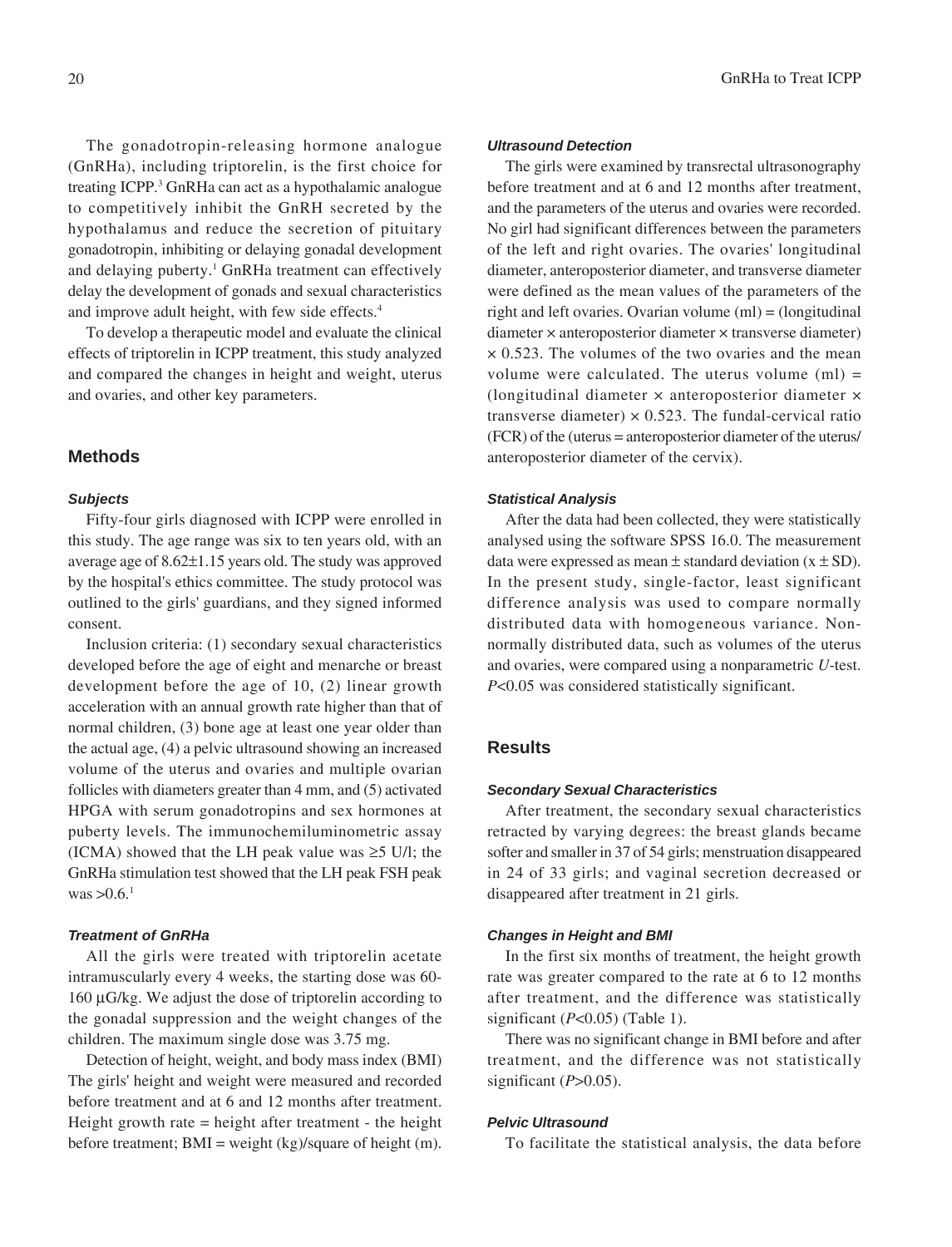treatment and at 6 and 12 months after treatment began, respectively, were designated as group 1, group 2, and group 3.

#### *Changes in the Ovaries*

The longitudinal ovarian diameter, transverse ovarian diameter, and anteroposterior ovarian diameter decreased after treatment began (*P*<0.05) (Tables 2 and 3), when compared to the measurements before treatment; the reduction in the first six months of treatment was significant (*P*<0.05) (Table 4 and Figure 1). The volume of the ovaries shrank during treatment, and this was most obvious in the first six months of treatment (*P*<0.05).

#### *Changes in the Uterus*

The transverse diameter of the uterus decreased during treatment  $(P<0.05)$ , and the reduction was most pronounced during the first six months (*P*<0.05) (Tables 3 and 5). The results showed no significant changes in the longitudinal uterine diameter, anteroposterior uterine diameter, and uterine FCR before and after treatment (*P*>0.05). The results showed that the volume of the uterus decreased during treatment, and this was most obvious during the first six months (*P*<0.05) (Table 4 and Figure 2).

The results showed that there was no significant difference in the anteroposterior diameter and transverse diameter of the cervix before and after treatment (*P*>0.05) (Table 1).

#### *Vaginal Wall Thickness*

There was no significant change in the thickness of the vaginal wall before and after treatment (*P*>0.05) (Table 6).

## **Discussion**

The incidence of ICPP is correlated to race, heredity, environment, and other factors. For example, Jayasena et al reported that the overactivation of the kisspeptin (KISS) gene, which produces a hypothalamic neuropeptide, can lead to precocious puberty in children.<sup>5</sup> Therefore, KISS gene polymorphism was associated with ICPP.<sup>6</sup> A scholar also reported that ICPP is correlated with the mutation of the *mkrn3* gene.<sup>6</sup> In addition, genetic factors, obesity, and environmental factors may be involved in the occurrence and development of ICPP. The widespread presence of endocrine disorder chemicals is suspected of contributing to the trend of the pathogenesis of early puberty.7

| Table 1 |  |  | Changes in height and BMI before and after treatment $(x\pm SD)$ |
|---------|--|--|------------------------------------------------------------------|
|         |  |  |                                                                  |

|                            | Anterior-posterior diameter<br>of the cervix (cm) | <b>Transverse diameter</b><br>of the cervix (cm) | <b>BMI</b> ( $kg/m2$ ) | <b>Growth value</b><br>of height (cm/6 months) |
|----------------------------|---------------------------------------------------|--------------------------------------------------|------------------------|------------------------------------------------|
| Before treatment           | 1.78±0.43                                         | $1.17\pm0.26$                                    | 17.88±2.80             |                                                |
| Six months after treatment | $1.62 \pm 0.42$                                   | $1.01 \pm 0.24$                                  | $18.50 \pm 2.16$       | $3.87 \pm 0.90$                                |
| One year after treatment   | 1.67±0.51                                         | $1.07 \pm 0.33$                                  | $18.80 \pm 2.67$       | $2.64 \pm 1.2$                                 |
| F                          | 0.919                                             | 2.253                                            | 2.094                  | $-3.36$                                        |
| P                          | >0.05                                             | >0.05                                            | >0.05                  | < 0.05                                         |

BMI: body mass index

| Table 2 |  |  |  | Changes in the ovary before and after treatment $(x\pm SD)$ |  |
|---------|--|--|--|-------------------------------------------------------------|--|
|---------|--|--|--|-------------------------------------------------------------|--|

|                            | Ovary long diameter (cm) | Ovary anterior-posterior | Ovary transverse |
|----------------------------|--------------------------|--------------------------|------------------|
|                            |                          | diameter (cm)            | diameter (cm)    |
| Before treatment           | $2.42\pm0.53$            | $1.46 \pm 0.41$          | $1.85 \pm 0.46$  |
| Six months after treatment | $2.02\pm0.40$            | $1.13 \pm 0.23$          | $1.54\pm0.36$    |
| One year after treatment   | $2.16\pm0.50$            | $1.27 \pm 0.28$          | $1.64 \pm 0.53$  |
| $\overline{F}$             | 4.790                    | 7.818                    | 3.222            |
| P                          | < 0.05                   | < 0.05                   | < 0.05           |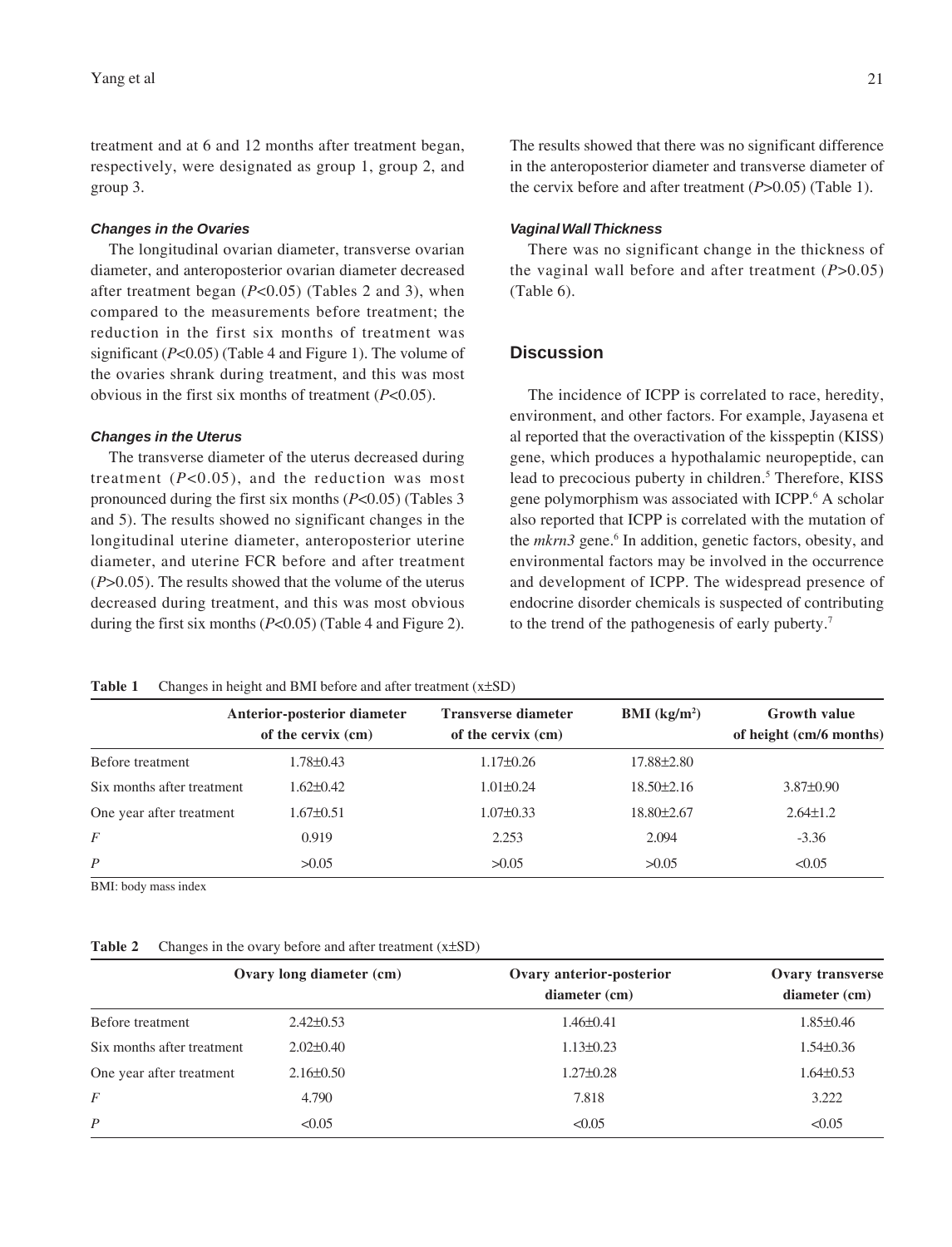|                                   | Mean difference (95% CI)       |                               |                                 |  |
|-----------------------------------|--------------------------------|-------------------------------|---------------------------------|--|
|                                   | Before treatment vs.           | Before treatment vs.          | Six months after treatment vs.  |  |
|                                   | Six months after treatment 1,2 | One year after treatment 1.3  | One year after treatment 2.3    |  |
| Ovary long diameter               | 0.40056(0.1395, 0.6616)        | $0.25722(-0.0039, 0.5183)$    | $-0.14333(-0.4044, 0.1177)$     |  |
| $\overline{P}$                    | < 0.05                         | >0.05                         | >0.05                           |  |
| Ovary anterior-posterior diameter | 0.3387(0.1673, 0.5101)         | 0.19963(0.0282, 0.3711)       | $0.3711(-0.3105, 0.0324)$       |  |
| $\boldsymbol{P}$                  | < 0.05                         | < 0.05                        | >0.05                           |  |
| Ovary transverse diameter         | 0.307778 (0.06183, 0.55373)    | $0.205926(-0.04002, 0.45188)$ | $-0.101852$ $(-0.3478, 0.1441)$ |  |
| $\overline{P}$                    | < 0.05                         | >0.05                         | >0.05                           |  |
| Uterus transverse diameter        | 0.32(0.063, 0.577)             | $0.2389(-0.018, 0.496)$       | $-0.0811(-0.338, 0.176)$        |  |
| $\overline{P}$                    | < 0.05                         | >0.05                         | >0.05                           |  |
| CI: confidence interval           |                                |                               |                                 |  |

#### **Table 3** Comparison of parameters before and after treatment

Table 4 Changes in the ovarian volume and uterine volume before and after treatment (x±SD)

| <b>Time</b>                    |   | Ovarian volume (ml) | Uterine volume (ml) |
|--------------------------------|---|---------------------|---------------------|
| (1) Before treatment           |   | $4.07 \pm 3.55$     | $5.64\pm5.44$       |
| (2) Six months after treatment |   | $2.04 \pm 1.12$     | $3.16\pm2.50$       |
| (3) One year after treatment   |   | $3.94\pm3.04$       | $4.05 \pm 3.91$     |
| $(1)$ : (2)                    | Р | < 0.05              | < 0.05              |
| (1):(3)                        | P | >0.05               | >0.05               |
| (2):(3)                        | P | < 0.05              | < 0.05              |

### Table 5 Changes in the uterus before and after treatment (x±SD)

|                            | <b>Uterus</b> long | Uterus anterior-posterior | Uterus transverse |
|----------------------------|--------------------|---------------------------|-------------------|
|                            | diameter (cm)      | diameter (cm)             | diameter (cm)     |
| Before treatment           | $2.41 \pm 0.65$    | $2.30\pm0.57$             | $1.58 \pm 0.58$   |
| Six months after treatment | $2.08\pm0.53$      | $1.98 \pm 0.51$           | $1.26 \pm 1.34$   |
| One year after treatment   | $2.19\pm0.67$      | $2.09 \pm 0.68$           | $1.34\pm0.47$     |
| F                          | 1.913              | 1.966                     | 3.331             |
| $\boldsymbol{P}$           | >0.05              | >0.05                     | < 0.05            |

## Table 6 Changes in the thickness of the vaginal wall (x±SD)

|                            | <b>FCR</b> of the uterus | Thickness of the vaginal wall (cm) |
|----------------------------|--------------------------|------------------------------------|
| Before treatment           | $1.33 \pm 0.30$          | $0.24 \pm 0.07$                    |
| Six months after treatment | $1.27 \pm 0.32$          | $0.21 \pm 0.08$                    |
| One year after treatment   | $1.29 \pm 0.35$          | $0.22 \pm 0.06$                    |
| F                          | 0.264                    | 0.846                              |
| $\boldsymbol{P}$           | >0.05                    | >0.05                              |

FCR: fundal-cervical ratio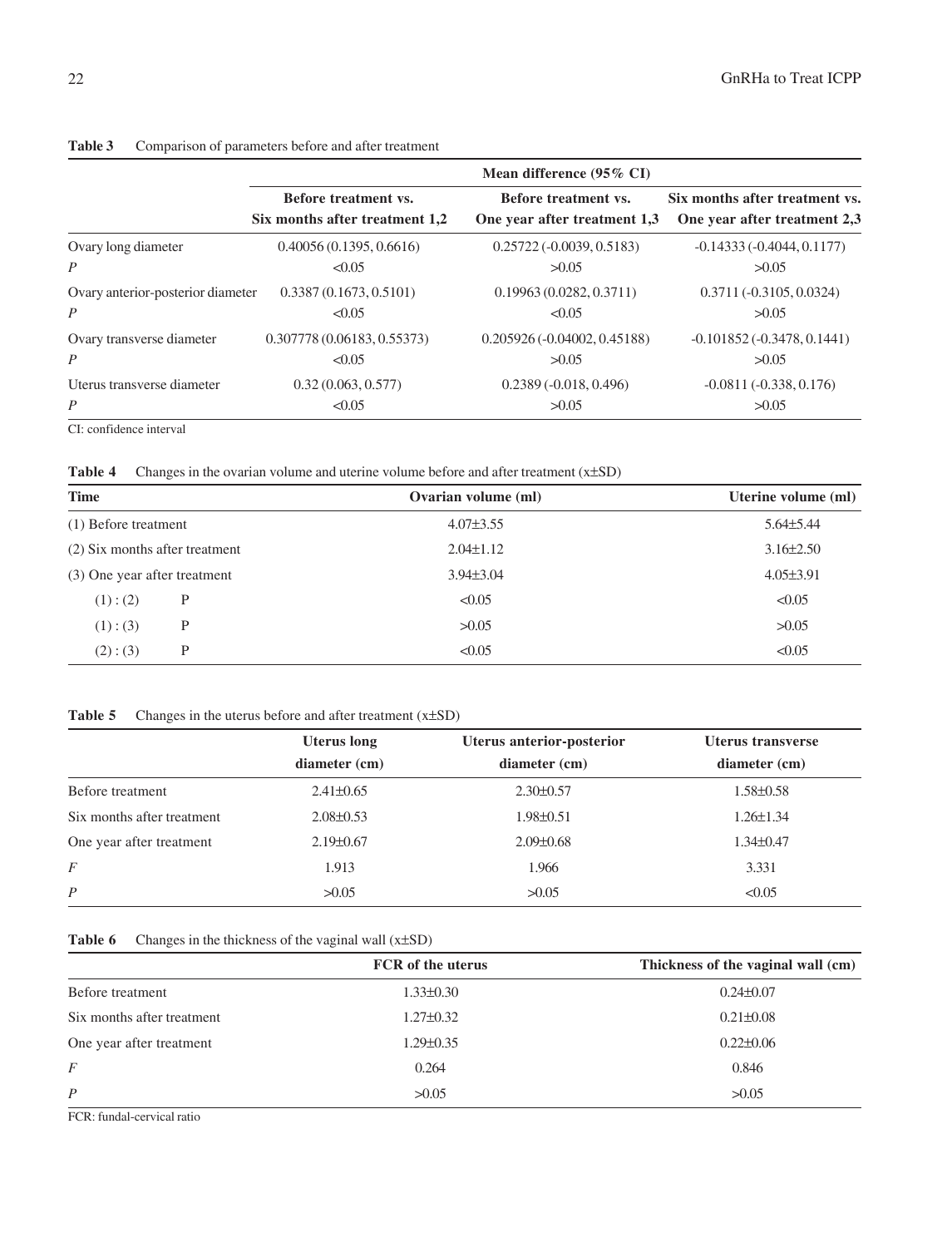#### Yang et al 23



**Figure 1** Changes of ovarian volume. **Figure 2** Changes of uterine volume.

Kim et al<sup>8</sup> examined 118 ICPP girls and 91 age-matched healthy girls, and the results showed that the plasma levels of daidzein (*P*=0.0202), genistein (*P*=0.0021), and total isoflavones (*P*=0.0009) were higher in ICPP girls than in healthy girls. This result suggests that the increase in serum isoflavones may be correlated to the risk of ICPP in Korean girls.<sup>7</sup> Zhang et al<sup>9</sup> reported that concentrations of environmental endocrine disruptors (such as diethylhexyl phthalate, octylphenol, and bisphenol A) were important pathogenic factors of precocious puberty.<sup>10</sup> Tassinari et al<sup>11</sup> detected the serum concentration of polybrominated diphenyl ether (PBDEs) in 31 girls with ICPP, and the results showed that the levels were higher than the levels in healthy girls. Girls with higher BMIs had higher serum levels of PBDEs.<sup>8</sup>

GnRHa is the first choice for treating ICPP globally.<sup>1</sup> For patients with typical central precocious puberty, GnRHa treatment can effectively improve adult height and does not cause adverse effects on the body and reproductive functions.<sup>9,11</sup> In addition, Li et al<sup>12</sup> reported that GnRHa could delay the development of secondary sexual characteristics and ovarian maturity with almost no side effects.13 Therefore, this study evaluated the clinical effect of GnRHa triptorelin on ICPP. Fifty-four girls accurately diagnosed with ICPP were treated with GnRHa triptorelin. After treatment began in this study, the secondary sexual characteristics were retracted to varying degrees in 54 girls. The height growth rate was significantly greater in the first six months than in the second six months.

In 2011, Taşcilar et al<sup>14</sup> reported that treating ICPP with triptorelin could increase the BMI, puberty growth hormone secretion, and insulin-like growth factor in the blood.



Transient insulin resistance in early and middle adolescence can also increase the adipose tissue content and BMI. Jaruratanasirikul et al<sup>15</sup> reported that the sexual development of girls was correlated to BMI. The BMI of girls affects the endocrine metabolism regulated by the KISS-1/GPR54 system.<sup>16</sup> In the present study, there was no significant change in BMI before and after treatment, and no increase in BMI was found in ICPP girls treated with GnRHa.

Razzaghy-Azar et al<sup>17-19</sup> reported that uterine and ovarian parameters are significantly correlated with age, height, weight, puberty stage, and puberty development. The parameters of the uterus and ovaries detected by pelvic ultrasound are important for the diagnosis and evaluation of precocious puberty. Ultrasound can directly reflect the development of the gonads by dynamically monitoring the volume change of the uterus and ovaries after treatment.<sup>20-22</sup>

The present study showed that the longitudinal ovarian diameter, transverse ovarian diameter, anteroposterior ovarian diameter, ovarian volume, transverse uterine diameter, and uterine volume decreased after treatment, and this reduction was most significant during the first six months. However, there was no significant difference between the reduction six months after treatment and 12 months after treatment. The inhibition effect was most obvious when the drugs were used for six months. However, there were no significant changes in longitudinal uterine diameter, anteroposterior uterine diameter, uterine FCR, cervix transverse diameter, and thickness of the vaginal walls before and after treatment. Hence, these changes cannot be used as sensitive indexes to evaluate the effect of treatment.